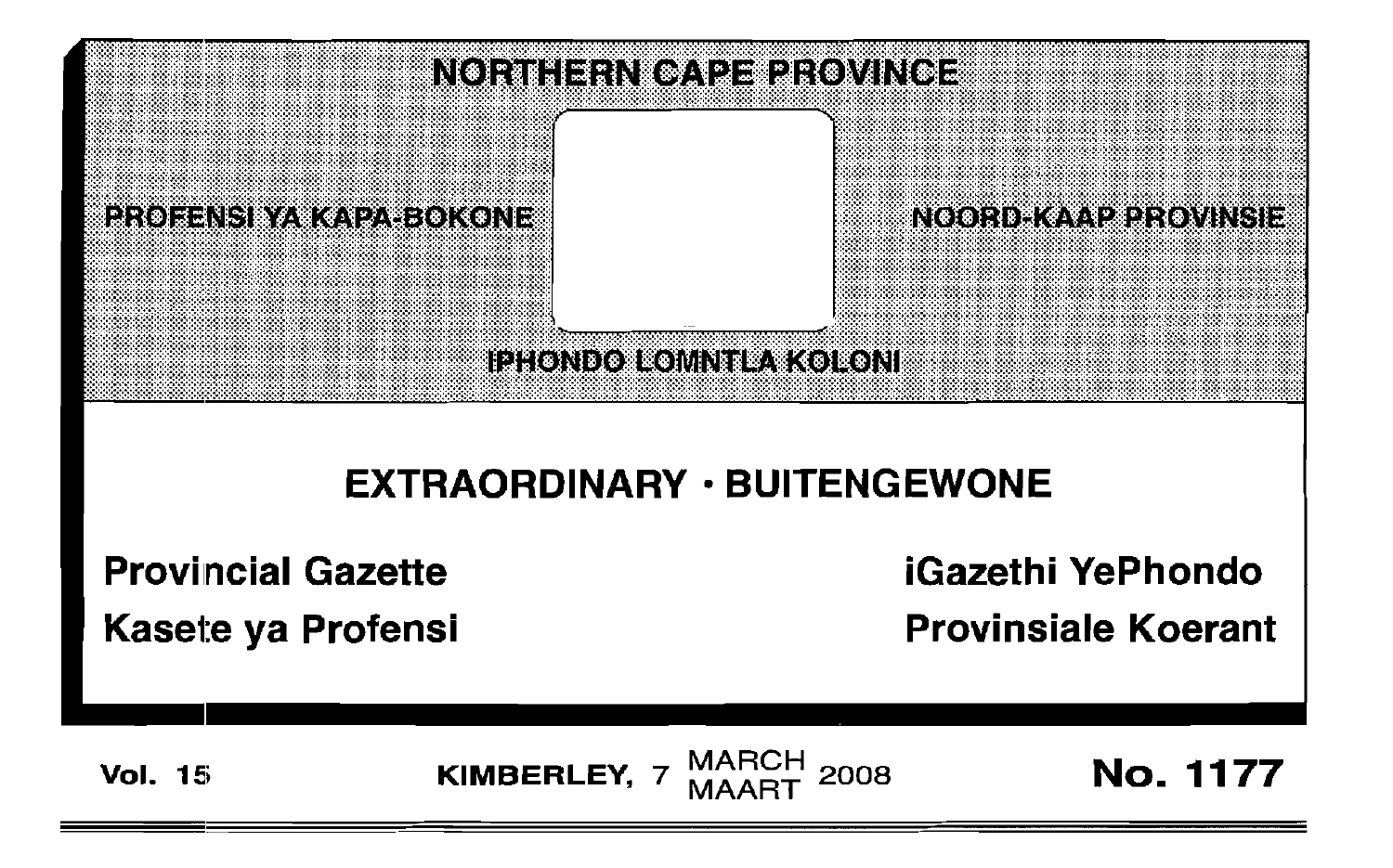| <b>CONTENTS · INHOUD</b> |  |
|--------------------------|--|
|--------------------------|--|

 $\overline{\phantom{a}}$ 

| No. |                       | No. | Page Gazette<br>No. |
|-----|-----------------------|-----|---------------------|
|     | <b>GENERAL NOTICE</b> |     |                     |

24 Constitution of the Republic of South Africa (108/1996) and Property Rates Act (6/2004): Sol Plaatje Municipality: Property Rates By-law . 3 1177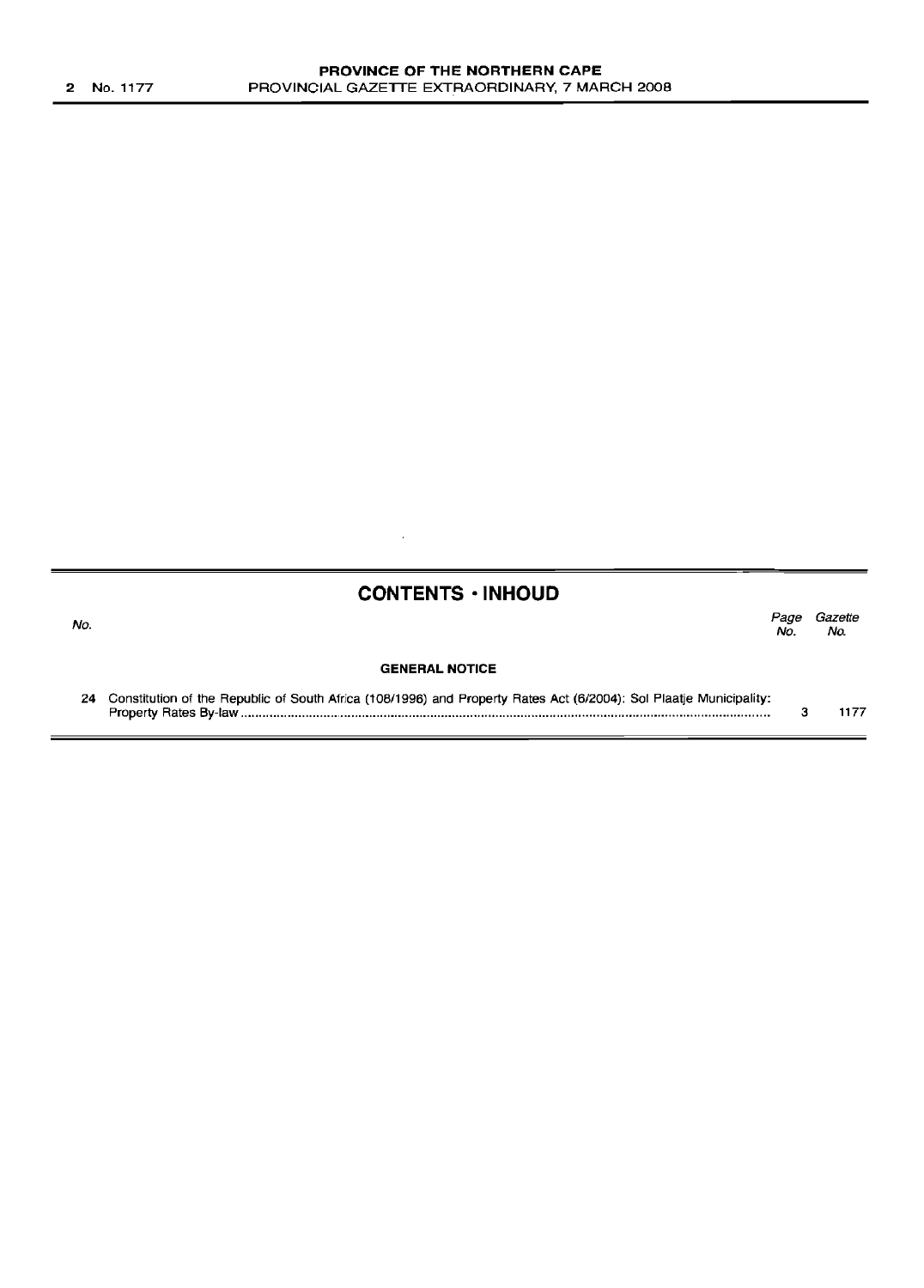### **GENERAL NOTICE**

### **NOTICE 24 OF 2008**

Gen 24/2008

#### **SOL PLAATJE MUNICIPALITY**

### **PROPERTY RATES BY-LAW**

In accordance with section 162 of the Constitution of the Republic of South Africa (Act No. 108 of 1996), and section 6 (1) of the Property Rates Act (Act No. 6 of 2004), the Sol Plaatje Municipality has adopted the following Property Rates By-Law, in terms of council resolution C285/07, to give effect to the implementation of its Property Rates Policy.

**Mr M. F Mashilo Municipal Manager**

**By-law No.3... 2007** PROPERTY RATES BY-LAW, 2007

# **BY-LAW**

**To provide for the implementation and enforcement by the Sol Plaatje** Municipality of **its Rates Policy and for matters connected therewith.**

**BE IT ENACTED** by the Sol Plaatje Municipality, as follows:-

### **Definitions**

**1.** In this By-law, unless the context otherwise indicates -

**"Municipality"** means the Sol Plaatje Municipality; and

**"Act"** means the Local Government: Municipal Property Rates Act, 2004 (Act No. 6 of 2004).